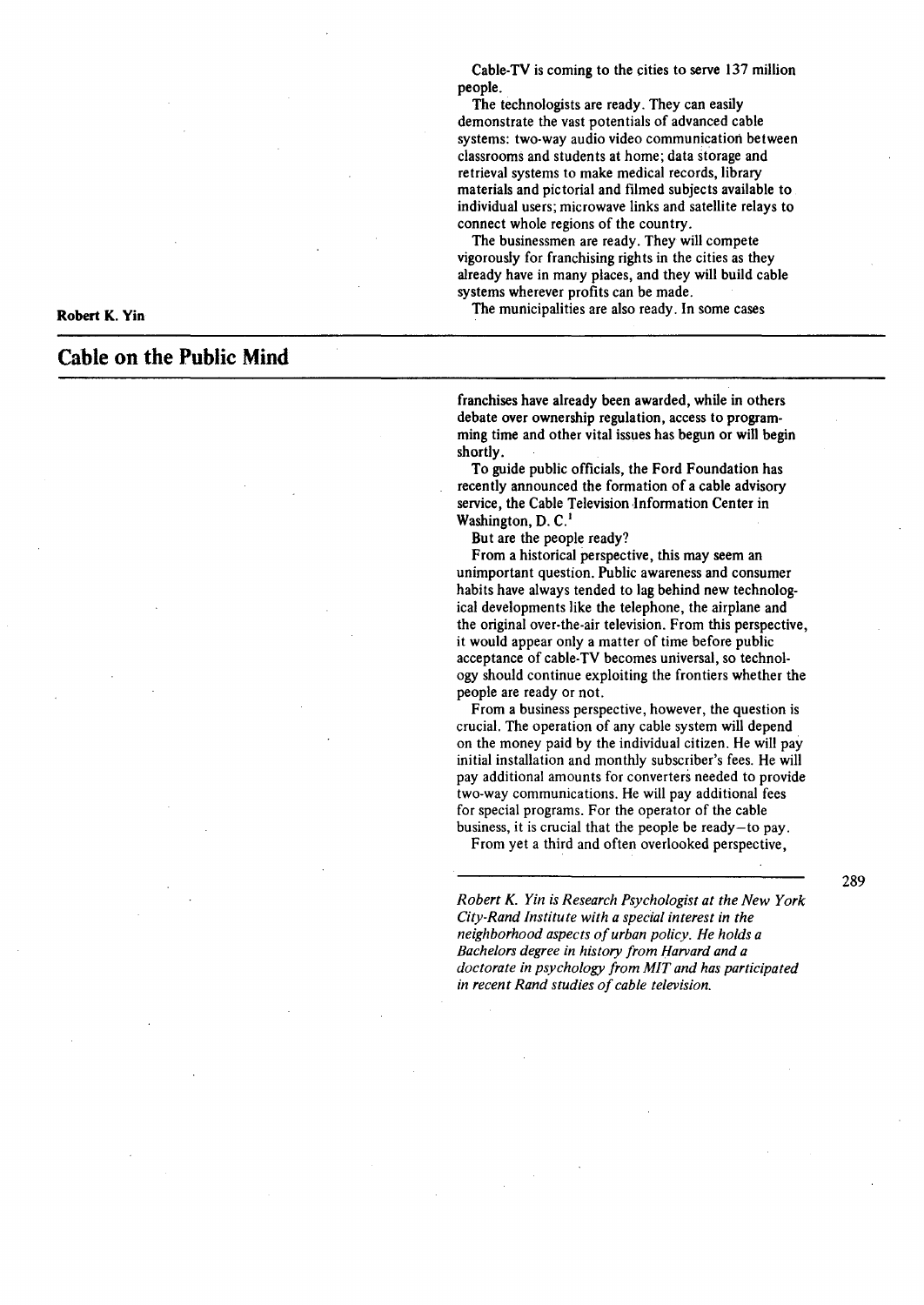the social perspective, the question is also crucial. The social perspective assumes that science and technology have been the instruments of social change far too much of the time. It assumes that the contemporary American scene has already been dominated by a power triumvirate composed of the technological, political and· business and foundation communities. This triumvirate has usurped the right to define people's "needs," sometimes making no attempt even to consult the public. From the social perspective, whether the people are ready is *all* that matters. If the people are not ready, then technology must shelve its new inventions until educational opportunities can allow individual citizens to study and to decide intelligently what they do and do not want, and what they do and do not need.

Finding out what the public thinks about television and its potential new uses was one subject of a recent study in Dayton, Ohio. The study contained detailed options and recommendations concerning the development of cable-TV for Dayton.<sup>2</sup> As part of the research, a public opinion survey was made with a sample of 696 residents representing the metropolitan area (1970 pop.  $=$  584,000). The survey covered people's access to the mass media, their ownership and use of television, and their preferences for different programs. The methods and results are reported in detail elsewhere,<sup>3</sup> but several questions touched upon topics that may illuminate the state of public readiness for cable-TV.

A few caveats should be made on the interpretation of survey results. First, it is well known that people's verbal responses about their television viewing behavior differ somewhat from their actual behavior.<sup>4</sup> (In general, people report watching more socially desirable programs than they actually do.) Surveys are one of the few ways, however, for assessing reactions to hypothetical programs and new uses of television. Second, some results may be attributable to the peculiar wording of the questionnaire. To verify the results of the Dayton survey, it would be necessary to conduct a follow-up survey, varying the wording and questions. Finally, while some political analysts have defined Dayton as the residence of Mr. Average American Voter (who turns out to be a woman: the forty-seven year-old wife of a machinist living in the suburbs)<sup>5</sup>, it is unclear how much can be generalized from the responses of Dayton residents. Nevertheless, the Dayton survey may serve as a good starting point for anticipating the likely public reaction to cable-TV as it enters the top fifty television markets (Dayton ranked 26th in 1970).

The foilowing discussion will review briefly the survey results by examining public reactions lo new television services and programs.

#### General Reactions to New Television Services and Programs

The major feature of advanced cable systems is the capacity to provide viewers with many television channels since the new cable systems can bring forty, sixty or more channels into the home. Cable-TV proponents thus claim that advanced systems will have two important benefits. First, the new systems will mean that television can be used for many new services. These include: a) personal services, e.g., shopping, banking, and voting, in which the services can be carried out via television and hence without a person leaving his home; and b) new community services, e.g., opportunities for improved communications among community and governmental groups. Indeed, one consistent theme is that advanced cable systems can provide the opportunity for people to communicate more with each other, whether through "community information centers" that connect residents and governmental services into one happy electronic clan,<sup>6</sup> through group dialogues among geographically-dispersed communities,<sup> $7$ </sup> or through uses by public institutions like hospitals, schools, and other public services. 8

Second, the large increase in channel capacity will mean the production of a much wider variety of new television programs. 9 Thus some have expressed the hope that cable-TV can become the medium not only for more intensive coverage of nationwide events and entertainment, but also for a more diverse array of programs produced at the local level (locally-originated programs). These local programs can include public interest programs attuned to the specific social issues of a locale,  $10$  coverage of important governmental or public events and opportunities for local entertainment, sports and arts. The opportunities for producing locally-originated programs, in short, will allow communities to learn much more about themselves.

How receptive the public will be to some of these ideas can be gauged by the reaction of Dayton's residents to two series of questions. The first series dealt with television use in general. Every respondent was asked to express his agreement or disagreement with each of six statements about the use of television (see Table I). The results indicated that while a significant proportion of the respondents thought that people

*This research was part of a comprehensive study, supported by the Kettering Foundation and the Ford Foundation, of Cable Communication in the Dayton Miami Valley (see footnote #2). Views expressed in this paper, however, are those of the author and should not be interpreted as reflecting the views of the New York City-Rand Institute, Kettering Foundation, or the Ford Foundation.*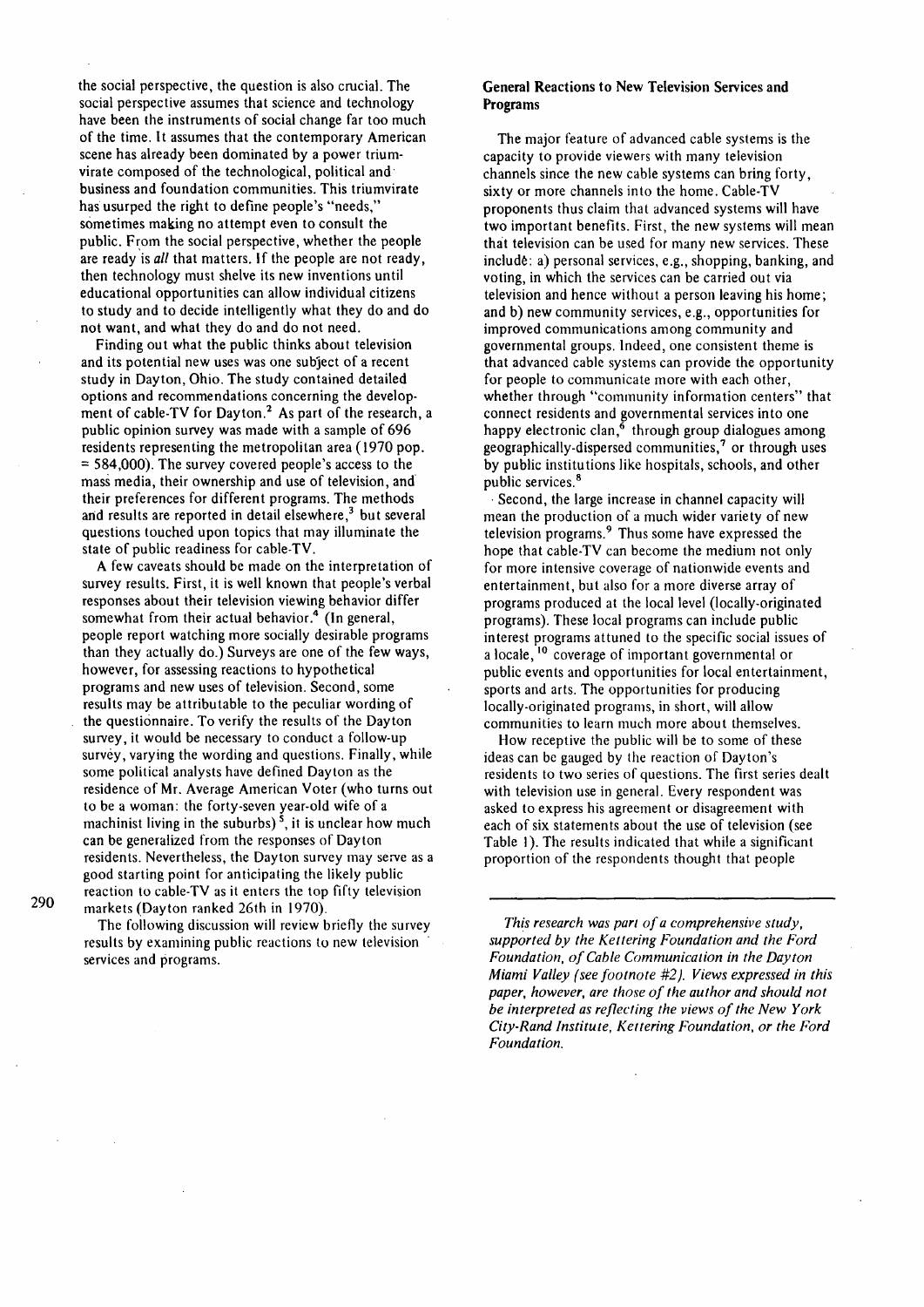# GENERAL VIEWS ABOUT THE USE OF TELEVISION (N=696)

| <b>Statement</b>                                                                                                                                                       | Agree<br>% | <b>Disagree</b><br>% | No<br>Opinion<br>% | <b>Total</b> |
|------------------------------------------------------------------------------------------------------------------------------------------------------------------------|------------|----------------------|--------------------|--------------|
| 1. People generally watch too much<br>television.                                                                                                                      | 67.2       | 27.2                 | 5.7                | $100.0$ .    |
| 2. It would be all right for people to<br>watch more television if there were<br>better programs.                                                                      | 68.5       | 25.0                 | 6.6                | 100.0        |
| 3. It would be better if people watched<br>less television, and had more entertain-<br>ment opportunities to enjoy in person.                                          | 71.4       | .21.0                | 7.6                | 100.0        |
| 4. The average person should have more<br>control over the types of programs that<br>are broadcast.                                                                    | 69.9       | 25.3                 | $-4.8$             | 100.0        |
| 5. The average person should have more<br>control over the time of day that current<br>programs are broadcast.                                                         | 65.4       | 27.6                 | 7.0                | 100.0        |
| 6. It would be desirable if new and imagina-<br>tive uses were created for television,<br>such as shopping via television, voting<br>in elections via television, etc. | 37.1       | 57.5                 | 5.4                | 100.0        |
|                                                                                                                                                                        |            |                      |                    |              |

watched too much television and that it would be better if people had more entertainment opportunities to enjoy in person (questions l and 3), a significant proportion also felt that it would be all right for people to watch more television if there were better programs (question 2), and that the average person should have more control over the types and scheduling of programs (questions 4 and 5). These responses appear to reflect a flexible attitude towards the use of television in its present form. Thus the response to the last question (question 6), one concerning the desirability of new and imaginative uses for television, was a surprise: a significant proportion *disagreed* that new uses for television were desirable. People's objections may have been based on poor information, a desire not to use television for such functions or any number of reasons. Whatever the case, potential cable operators may want to determine the basis for the response before planning for new cable systems. (Note that the question did not even raise the issue of how much money people would be willing to pay for newly-created services.)

In the second series of questions, respondents were asked to express their preferences for fifteen different types of new programs. Each of the fifteen had been coded before-hand according to three possible degrees of local-origination involved: none, partial and full. The respondents, however, were only asked to react to each program individually, being given the following  $close$ -ended  $11$  question:

Assuming that new television programs would be directed specifically to the people in your neighborhood, which of the following kinds of programs would interest you? For each kind, please tell me whether you are very interested, moderately interested, not very interested, or completely uninterested.

The preferences for the fifteen programs are shown in Table 2, with the programs ranked in the order of the interest expressed (for brevity, the "very" and "moderately interested" categories were combined, and the "not very" and "completely uninterested" categories were combined). The types of programs that attracted the most interest were: I) good musicals, comedies, and dramas, 2) educational programs for children and 3) discussions of major news with local participation. Those programs attracting the least interest were: 1) special instruction for foreign language and public speaking, 2) meetings and activities of local community organizations and 3) progràms just for local talent.

291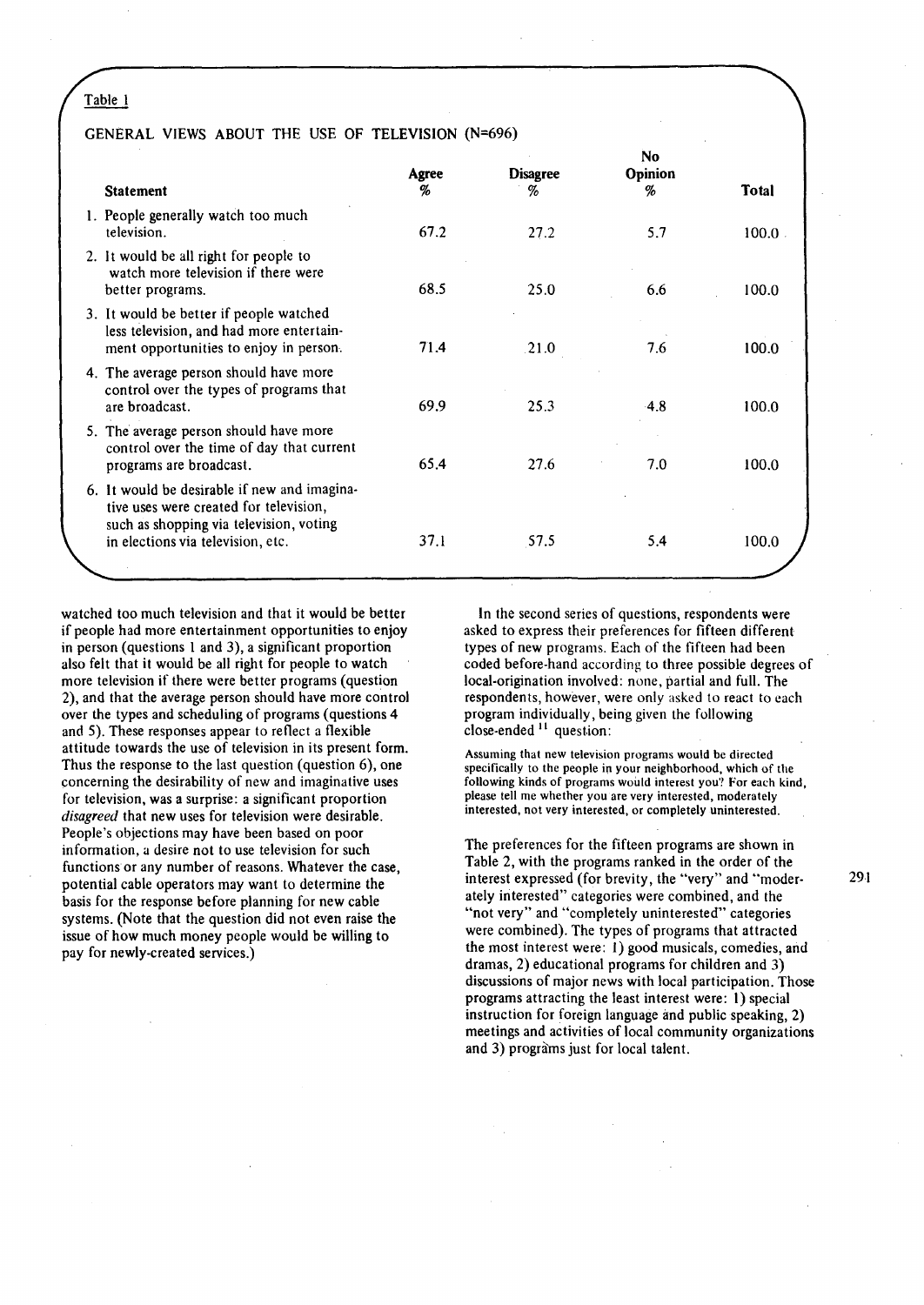|                                          |                                                                                   |           |               | Table 2            |                  |                           |       |
|------------------------------------------|-----------------------------------------------------------------------------------|-----------|---------------|--------------------|------------------|---------------------------|-------|
|                                          | INTEREST IN NEW TELEVISION PROGRAMS (N=696)                                       |           |               | Degree of Interest |                  |                           |       |
| <b>Rank</b><br>According<br>to Interest* | <b>Type of Program</b>                                                            | Verv<br>% | Moderate<br>% | Not Very<br>%      | <b>None</b><br>% | No<br><b>Opinion</b><br>% | Total |
|                                          | Good musicals, comedies, and                                                      |           |               |                    |                  |                           |       |
| $\mathbf{I}$                             | dramas                                                                            | 67.4      | 23.6          | 5.7                | 2.8              | 0.4                       | 100.0 |
|                                          | Educational programs for                                                          |           |               |                    |                  |                           |       |
| $\overline{2}$                           | children                                                                          | 68.8      | 15.5          | 9.3                | 5.7              | 0.7                       | 100.0 |
| $\overline{\mathbf{3}}$                  | Discussions of major news,<br>with local participation                            | 53.4      | 29.6          | 10.9               | 5.4              | 0.6                       | 100.0 |
| 4                                        | Movies on TV                                                                      | 44.4      | 34.3          | 15.3               | 4.7              | 1.3                       | 100.0 |
|                                          |                                                                                   |           |               |                    |                  |                           |       |
|                                          | Cultural shows, emphasizing<br>local and national museums                         |           |               |                    |                  |                           |       |
| 5                                        | and landmarks                                                                     | 47.4      | 30.5          | 14.0               | 7.2              | 0.8                       | 100.0 |
|                                          | Local events, including<br>courtroom cases and                                    |           |               |                    |                  |                           |       |
| 6                                        | elections                                                                         | 37.8      | 38.2          | 14.6               | 8.2              | 1.2                       | 100.0 |
|                                          | Specially arranged educational                                                    |           |               |                    |                  |                           |       |
| $\boldsymbol{\tau}$                      | lectures and courses                                                              | 34.2      | 36.5          | $19.3 -$           | 8.8              | 1.3                       | 100.0 |
| 8                                        | Legal, tax, and health counsel                                                    | 36.2      | 33.3          | 20.4               | 9.1              | 1.0                       | 100.0 |
|                                          | Announcements of local job and                                                    |           |               |                    |                  |                           |       |
| 9                                        | training opportunities                                                            | 38.7      | 28.5          | 21.3               | 10.9             | 0.5                       | 100.0 |
|                                          | General domestic advice                                                           |           |               |                    |                  |                           |       |
|                                          | (cooking, first aid,                                                              |           |               |                    |                  |                           |       |
| 10                                       | gardening, etc.)                                                                  | 32.6      | 34.6          | 23.2               | 9.2              | 0.4                       | 100.0 |
| 11                                       | Professional sports                                                               | 38.0      | 25.1          | 15.6               | 21.2             | 0.1                       | 100.0 |
|                                          | Programs for different racial,<br>ethnic, and religious                           |           |               |                    |                  |                           |       |
| 12                                       | groups                                                                            | 22.6      | 35.3          | 26.4               | 14.5             | 1.2                       | 100.0 |
|                                          | Programs just for local                                                           |           |               |                    |                  |                           |       |
| 13                                       | talent                                                                            | 20.6      | 34.6          | 30.4               | 13.1             | 1.3                       | 100.0 |
|                                          | Meetings and activities of<br>local community organi-                             |           |               |                    |                  |                           |       |
| 14                                       | zations                                                                           | 18.2      | 33.3          | 28.8               | 18.8             | 0.9                       | 100.0 |
|                                          | Special instruction for                                                           |           |               |                    |                  |                           |       |
|                                          | foreign languages and<br>public speaking                                          | 20.4      | 24.2          | 34.7               | 20.3             | 0.3                       | 100.0 |
| 15                                       | *Based on combined total of very interested and moderately interested categories. |           |               |                    |                  |                           |       |

292

But more important, when the programs were grouped according to the degree of local-origination involved, the general preferences were greater for programs involving no local-origination. As Table 3 shows, the degree of interest was highest for the "no local-origination" group of programs and lowest for the "full local-origination" group with the "partial local-origination" group in between. These results suggest that people may be more interested in the types of programs that can be produced for national or network consumption (e.g., Sesame Street) and not so much in local events. Once again, it seems that further inquiry is needed, in this case to investigate the claim that cable-TV's ability to produce large amounts of local programs will actually meet the

felt needs among the people. The interest in local programming may be strong only in special situations, e.g., in Montreal, which is a cosmopolis with a number of distinct population and community groups. <sup>12</sup>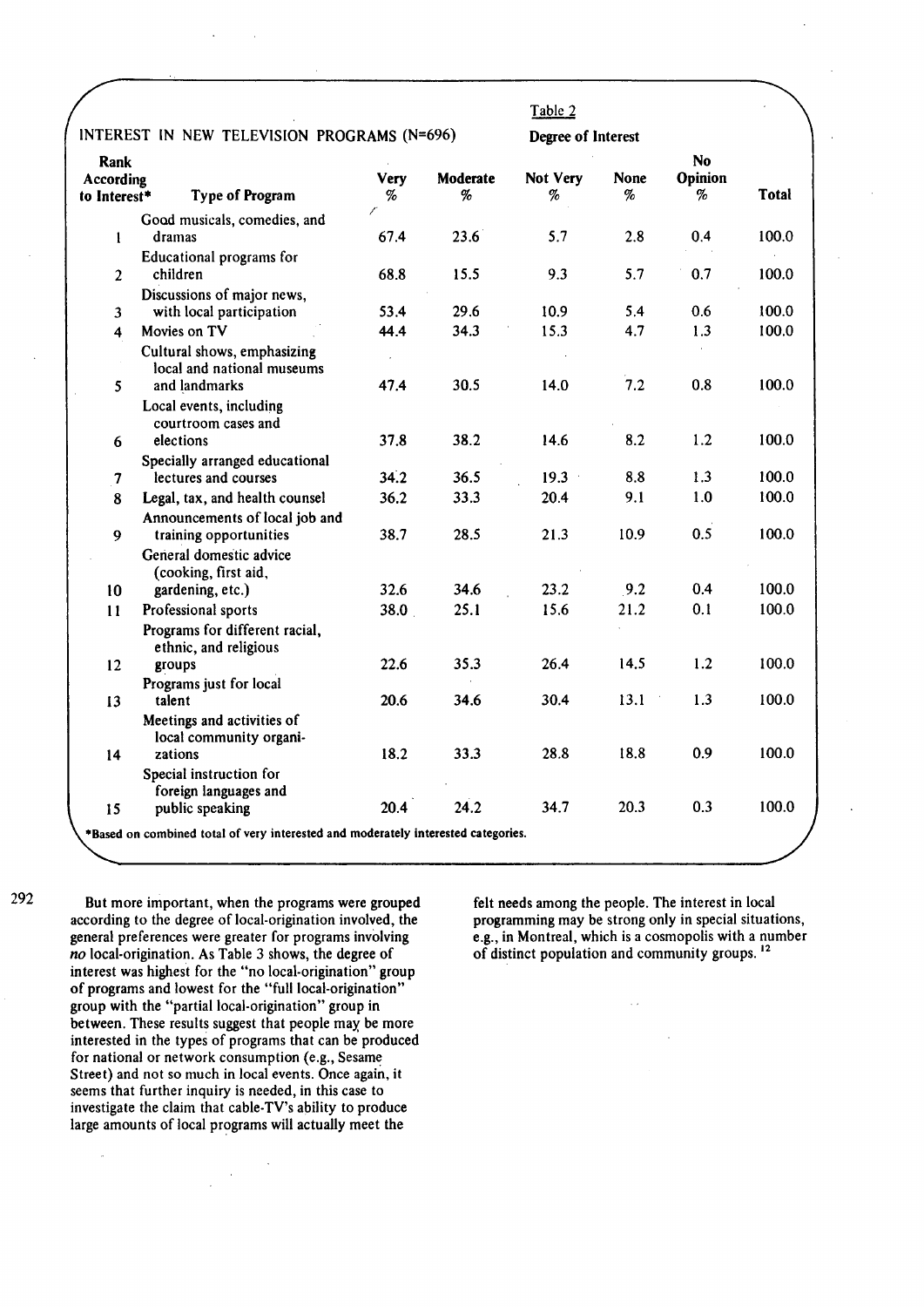# INTEREST IN NEW TELEVISION PROGRAMS, LOCALLY-ORIGINATED VS. NON-LOCALLY-ORIGINATED (N=696}

|                                                                                                                                                                                                                                                                              |                  | Average Interest for Programs in Each Group |               |           |                           |       |
|------------------------------------------------------------------------------------------------------------------------------------------------------------------------------------------------------------------------------------------------------------------------------|------------------|---------------------------------------------|---------------|-----------|---------------------------|-------|
| <b>Amount of Local-</b><br><b>Origination Involved</b>                                                                                                                                                                                                                       | <b>Very</b><br>% | Moderate<br>%                               | Not Very<br>% | None<br>% | <b>No</b><br>Opinion<br>% | Total |
| No Local-Origination<br>(includes musicals, comedies, and<br>dramas, educational programs for<br>children, movies on TV, professional<br>sports, and language instruction;<br>items $1,2,4,11,$ & $15**$ )                                                                   | 47.8             | 24.5                                        | 16.1          | 10.9      | 0.6                       | 100.0 |
| <b>Partial Local-Origination</b><br>(includes discussions of news topics,<br>cultural shows with local and<br>national landmarks, legal and health<br>counseling, general domestic advice,<br>and programs for special ethnic, etc.<br>groups; items $3,5,8,10,$ & $12***$ ) | 38.4             | 32.7                                        | 19.0          | 9.1       | 0.8                       | 100.0 |
| <b>Full Local-Origination</b><br>(includes local events, specially<br>arranged educational courses,<br>announcements of local job<br>opportunities, programs for local<br>talent, and meetings of local<br>organizations; items $6,7,9,13$ , &<br>$14**$                     | 29.9             | 34.2                                        | 22.9          | 12.0      | 1.0                       | 100.0 |
| **Item numbers refer to ranks or programs listed in Table 2.<br>***Calculated from interest in individual programs as shown in Table 2.                                                                                                                                      |                  |                                             |               |           |                           |       |

#### Reactions of Different Groups of People

So far, the results have been examined in terms of the responses of people in general. Different groups of people, however, may have entirely different television preferences, and these would be hidden by an analysis of the general response only. Thus male and female respondents might have considerably different interests in new programs (in the survey the main differences arose over the interest in professional sports), older people might have different preferences from younger people, suburban residents might express different opinions from central city residents and so on. All of these potential differences are important since it is

claimed that advanced cable systems can provide programs directed at many specific audiences with the ultimate aim being for every person to have a wide choice of programs to his liking.

As an example of the potential differences among different groups of people, the survey results were therefore examined in one case according to the race of the respondent and in another according to the family income of the respondent.

An appreciation of the differences among blacks and whites is perhaps the most critical aspect for understanding the potential impact of cable-TV in the contemporary city. First, large numbers of black people have moved into metropolitan areas during the last twenty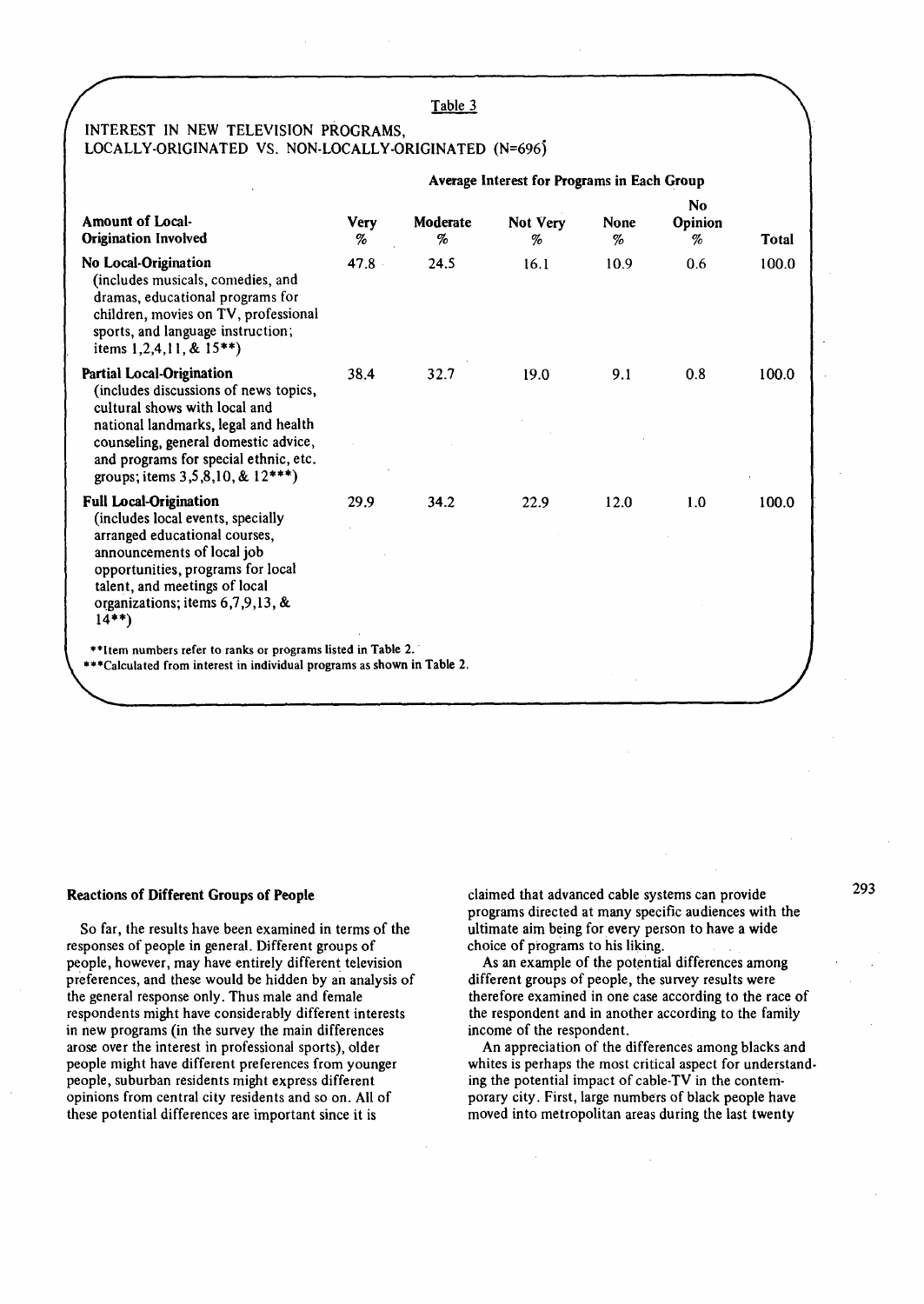J.

### INTEREST IN NEW TELEVISION PROGRAMS, BY RACE

|                                                                         | Very or Moderately Interested                      |                                 |                               |                             |
|-------------------------------------------------------------------------|----------------------------------------------------|---------------------------------|-------------------------------|-----------------------------|
| Type of Program                                                         | Rank<br>According<br>to Interest<br>(total sample) | Race<br>White<br>$(n=590)$<br>% | <b>Black</b><br>$(n=98)$<br>% | Black %<br>minus<br>White % |
| Good musicals, comedies, and dramas                                     | $\cdot$                                            | 92.6                            | 83.0                          | $-9.6$                      |
| Educational programs for children                                       | $\overline{c}$                                     | 83.6                            | 88.3                          | 4.7                         |
| Discussions of major news, with local<br>participation                  | 3                                                  | 83.0                            | 85.4                          | 2.4                         |
| Movies on TV                                                            | 4                                                  | 78.9                            | 77.6                          | $-1.3$                      |
| Cultural shows, emphasizing local and<br>national museums and landmarks | 5                                                  | 80.6                            | 60.7                          | $-19.9$                     |
| Local events, including courtroom cases<br>and elections                | 6                                                  | 76.8                            | 72.4                          | $-4.4$                      |
| Specially arranged educational lectures<br>and courses                  | $7$ .                                              | 69.0                            | 78.7                          | 9.7                         |
| Legal, tax, and health counsel                                          | 8                                                  | 68.7                            | 72.4                          | 3.7                         |
| Announcements of local job and training<br>opportunities                | 9                                                  | 64.1                            | 85.1                          | 21.0                        |
| General domestic advice (cooking, first                                 |                                                    |                                 |                               |                             |
| aid, gardening, etc.)                                                   | 10                                                 | 65.3                            | 78.7                          | 13.4                        |
| Professional sports                                                     | 11                                                 | 60.8                            | 77.7                          | 16.9                        |
| Programs for different racial, ethnic,<br>and religious groups          | 12                                                 | 53.4                            | 85.1                          | 31.7                        |
| Programs just for local talent                                          | 13                                                 | 51.9                            | 73.4                          | 21.5                        |
| Meetings and activities of local community<br>organizations             | 14                                                 | 47.2                            | 75.5                          | 28.3                        |
| Special instruction for foreign languages<br>and public speaking        | 15                                                 | 42.9                            | 52.2                          | 9.3                         |
|                                                                         |                                                    |                                 |                               |                             |

294

years. Many central cities now have sizeable black populations that can no longer be regarded merely as another "minority group," even though it is only the District of Columbia among the very large cities that actually has a statistical majority of blacks. To view an accommodation with black communities solely as a necessary expedient in dealing with minority interests is to miss the significance of the urban revolution that has been occurring.

Second. up until now, blacks have been notably excluded from control and ownership over the mass media. In the broadcast scene,

Blacks own none of the mure than 900 licensed over-the-air television stations. Blacks own only about 17 of the 350 or so "soul" radio stations that cater to black audiences. Blacks are participating in the ownership of only two ... of the more than 4,500 cable-TV franchises that have been awarded by municipal officials to date.<sup>13</sup>

Third, black leaders across the country have been very active in making their own plans for cable-TV and its control in the major metropolitan areas.<sup>14</sup>

Regardless of the outcome of any struggle for ownership and control over new cable systems, it is still important to determine the extent of racial differences among public preferences for television. Of the 696 respondents in the survey, 590 were white, 98 were black and 8 were categorized as "other." Focusing on black vs. white comparisons, there were few racial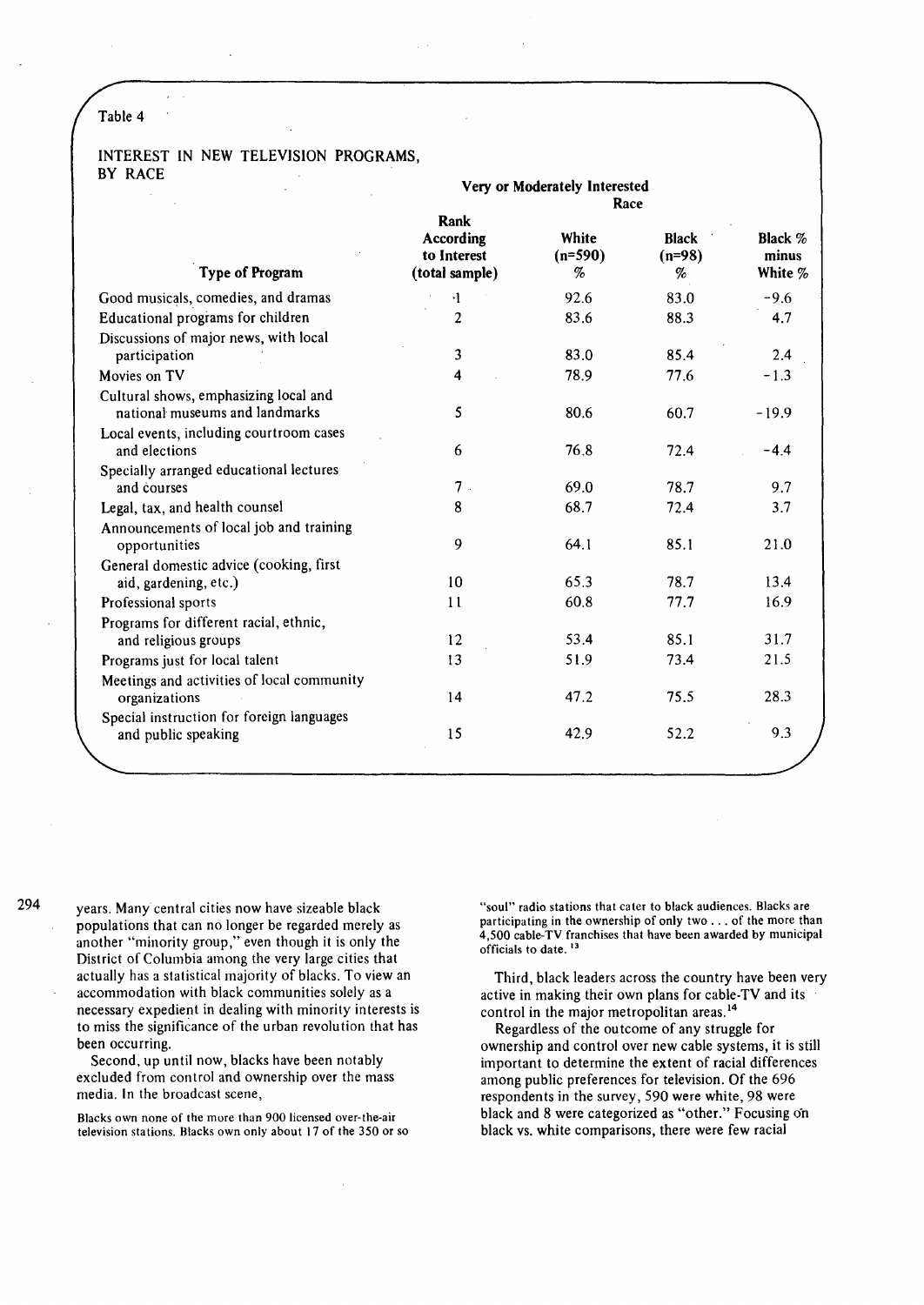# OWNERSHIP OF COLOR TELEVISION, BY INCOME GROUP

|                                | <b>Number of Color</b><br><b>Televisions Owned</b> |                |       |
|--------------------------------|----------------------------------------------------|----------------|-------|
| <b>Income Group</b>            | <b>None</b><br>%                                   | l or more<br>% | Total |
| Less than \$3,000 ( $N = 49$ ) | 65.3                                               | 34.7           | 100.0 |
| $$3,000-S4,999(N=53)$          | 75.5                                               | 24.5           | 100.0 |
| $$5,000-S9,999 (N = 175)$      | 49.7                                               | 50.3           | 100.0 |
| $$10,000-S14,999 (N = 218)$    | 37.6                                               | 62.4           | 100.0 |
| \$15,000 or more $(N = 150)$   | 26.0                                               | 74.0           | 100.0 |
| Undesignated $(N = 51)$        | 62.0                                               | 38.0           | 100.0 |
| All Respondents ( $N = 696$ )  | 44.7                                               | 55.3           | 100.0 |

differences on the set of six general questions on television (refer to Table 1 for the questions). This was particularly true on the question concerning new and imaginative uses for television: for the whole sample, only 37.1% had agreed that such uses were desirable; this percentage consisted of a 37.4% rate among whites and a 34.5% rate among blacks.

As for interests in the fifteen types of new programs, however, there were some very strong racial differences (Table 4). (Although racial differences sometimes overlap heavily with economic ones because blacks tend to be poorer than whites, subsequent analysis showed that on these questions the differences in racial preferences could *not* be attributable to variations in income.) Among the largest differences was that whites had a greater preference than blacks for cultural shows emphasizing national and local landmarks, but blacks had a greater preference than whites for: a) programs for different racial, ethnic and religious groups, b) meetings and activities of local community organizations, c) programs just for local talent and d) announcements of local job and training opportunities. Three of these last four types of program have previously been categorized as involving full local-origination (refer to Table 3) which suggests that the capability for local origination in new cable systems may be much more important to black communities than to white ones. This apparent preference thus relates quite directly to the concern over ownership and control over new cable systems: will black community groups be assured adequate facilities

and access even though the general population's interest in programs involving local origination may be low as compared to other types of programs?

As for differences among various income groups, it has been commonly found that poorer families tend to own fewer televisions sets even though they tend to make the greatest use of television. <sup>15</sup> This conclusion was obtained in the present survey as well. The implications for cable-TV, however, may best be illustrated by focusing on the current pattern of ownership of color television sets. The parallels between color television and advanced cable systems are very intriguing. Like color television, an advanced cable system represents a further technical development beyond the basic over-the-air telecast; like color television, cable-TV in the metropolis (as opposed to rural areas) will provide the homeowner with an incremental benefit over the regular television programming that he already receives; and like color television, cable-TV will also involve an additional expenditure, generally in the form of a monthly fee (assuming that most owners of color television buy their sets on credit). Color television, however, has been in popular use for about a decade already, whereas advanced cable systems have only been built on an

295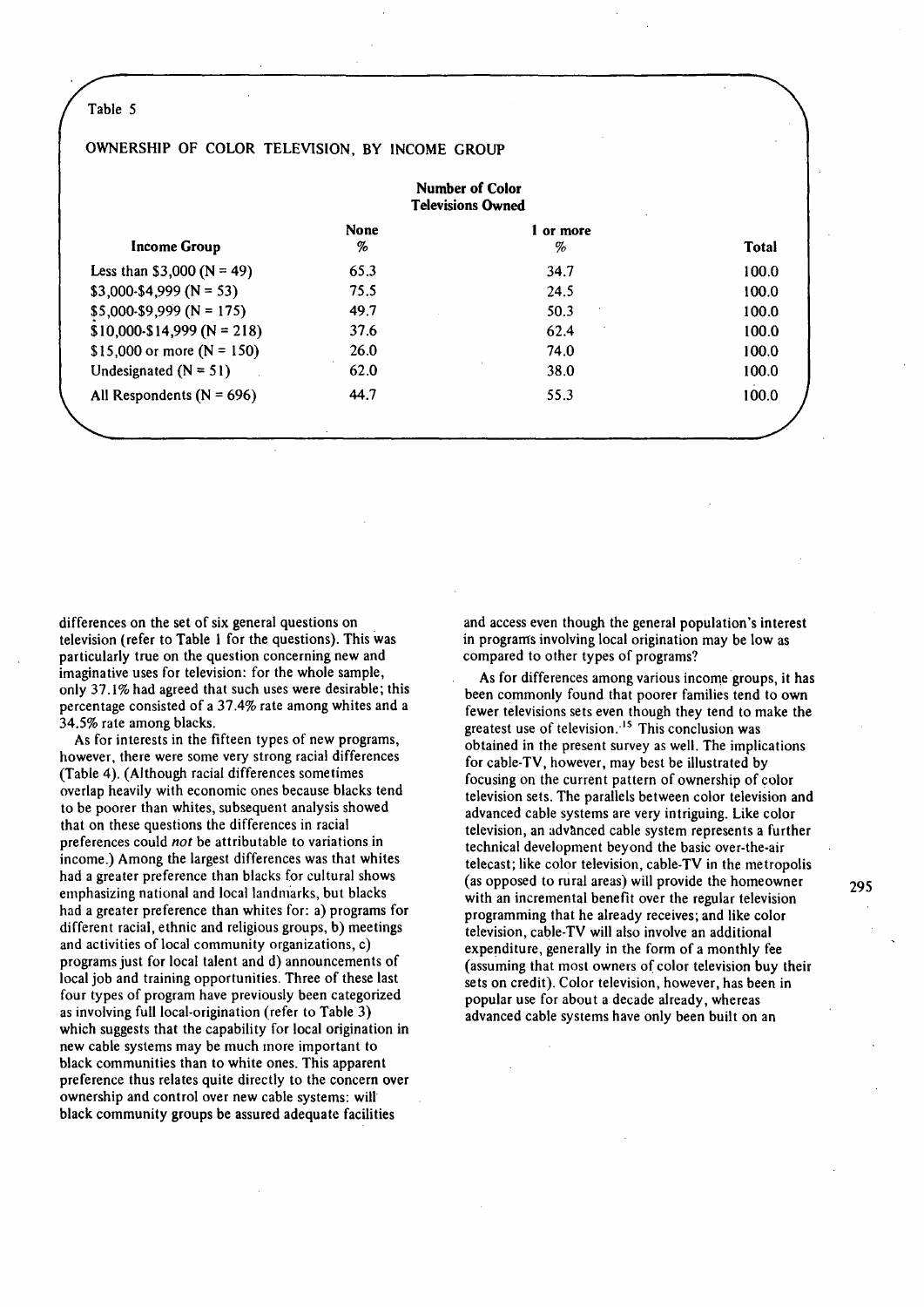experimental basis. The assumption, therefore, is that the pattern of ownership of color television will set the limits for the likely initial response to advanced cable systems.

Table 5 shows that of the total sample of respondents, 55.3% owned one color television or more. Furthermore, color television ownership varied directly with family income: for families with incomes under \$5,000, less than one-third owned color televisions; for families with incomes over \$10,000, about two-thirds owned color televisions. This difference among income groups indicates that only a minority of poor families have been able to share in the benefits that this new technology has made available to American society. If the parallel between color television and cable-TV is valid, then poorer families will also find it difficult to enjoy the additional benefits brought by cable-TV.

Although central city residents generally have lower incomes than their suburban counterparts, the costs of building cable systems are lower in the central city than in the suburbs because of the higher population density in the city. The costs rise substantially as cable systems cover the more remote suburban areas. Thus many people feel that the central city, already poorer than the outlying areas, should not in any way bear a disproportionate burden of the costs, particularly in the case of coordinated cable systems that serve entire metropolitan areas. One possibility considered in Dayton was for the cost differences to be reflected through a variable rate structure in which residents of different locales would pay different subscription fees though receiving the same cable-TV service. The variable rate structure may be too politically sensitive an issue, though, and some other mechanisms may have to be used in order to assure the equitable sharing of costs. The development of alternative mechanisms is certainly a task for future research.

#### **Final Words: What Cable-TV Can Do for People**

The Dayton study covered just a few of the areas in which public response is relevant and should be assessed. However, the findings already suggest a lack of public awareness or interest in those very features of advanced cable systems that are most often promoted by cable technologists. Moreover, the brief analysis of preferences of different groups of people only represents a small proportion of the many issues that need to be examined if cable-TV is really to serve highly pin-pointed audiences. In general, the public reactions as assessed in this survey suggest the need for much more open discussions, community participation and formal demonstrations of the potential of cable-TV. 16

The survey, however, basically covers public reactions to already existing ideas about cable-TV. Such a research framework is still too closely linked to the dominant ethos of our society in which science "proposes" and the public, if it is consulted, "disposes." The consumer public need no longer accept such a passive role. Consumers should do some of the proposing themselves and try to influence the course of new technology, rather than allowing the reverse to occur. If potential cable-TV consumers were to play a more active role, what issues might be important with regard to cable-TV? Discussions with Dayton community members (see footnote 16) provide some illustrative examples.

First, from the consumer's view an additional expenditure for cable-TV is not necessarily a high priority item. Cable-TV needs to be made more attractive in basic financial terms, both to municipalities and to individual homeowners. Cities going broke at a rapid rate look to cable-TV as a potential source of new revenue. Yet citizens do not want to accept the sole burden for supporting a cable system in which heavier institutional users do not bear their share of the cost. A frequently mentioned alternative is to require institutions to support the basic cable system, with private citizens paying only for the extra cost of their participation. In this situation neither the institutional nor private consumer will strongly support a cable system in which a third party, e.g., the private operator, makes an unreasonable profit.

A second and possibly more provocative concern has to do with the delivery of television services. Under present conditions, the cable-TV fee only guarantees the homeowner a suitable link-up with the cable, not actual television reception. If his television set is not working properly, he pays the fee but receives no benefit. One alternative might be to have the subscription fee directly related to the provision of service as with telephone systems. The alternatives, of course, involve many complexities not the least of which is that most cable franchises have deliberately precluded cable operators from television sales and repair to preserve competitive markets.

These examples indicate the types of issues identified as a result of a more active public role. The resolution of these and other issues should constitute a major challenge for cable-TV: to show what it can really do for people. In other words, an advanced and sophisticated technological society should be able to contribute to social welfare, and not just create new solutions which must then search for problems they can solve.

American technology, government, and business proved once and for all in the I 960's that formidable technical tasks like landing a man on the moon could be achieved in a surprisingly short period of time. During the same decade, however, life in American cities became increasingly unsatisfactory. Now, in the 1970's, cable-TV is coming to the cities, forcing a direct confrontation between new technology and urban life. Will we be satisfied-just because cable systems can be built quickly and efficiently-to have the "wired nation" serve as another technological trophy, or can we try to build a better society where people participate in the planning and implementation of social change and thereby lead more meaningful lives?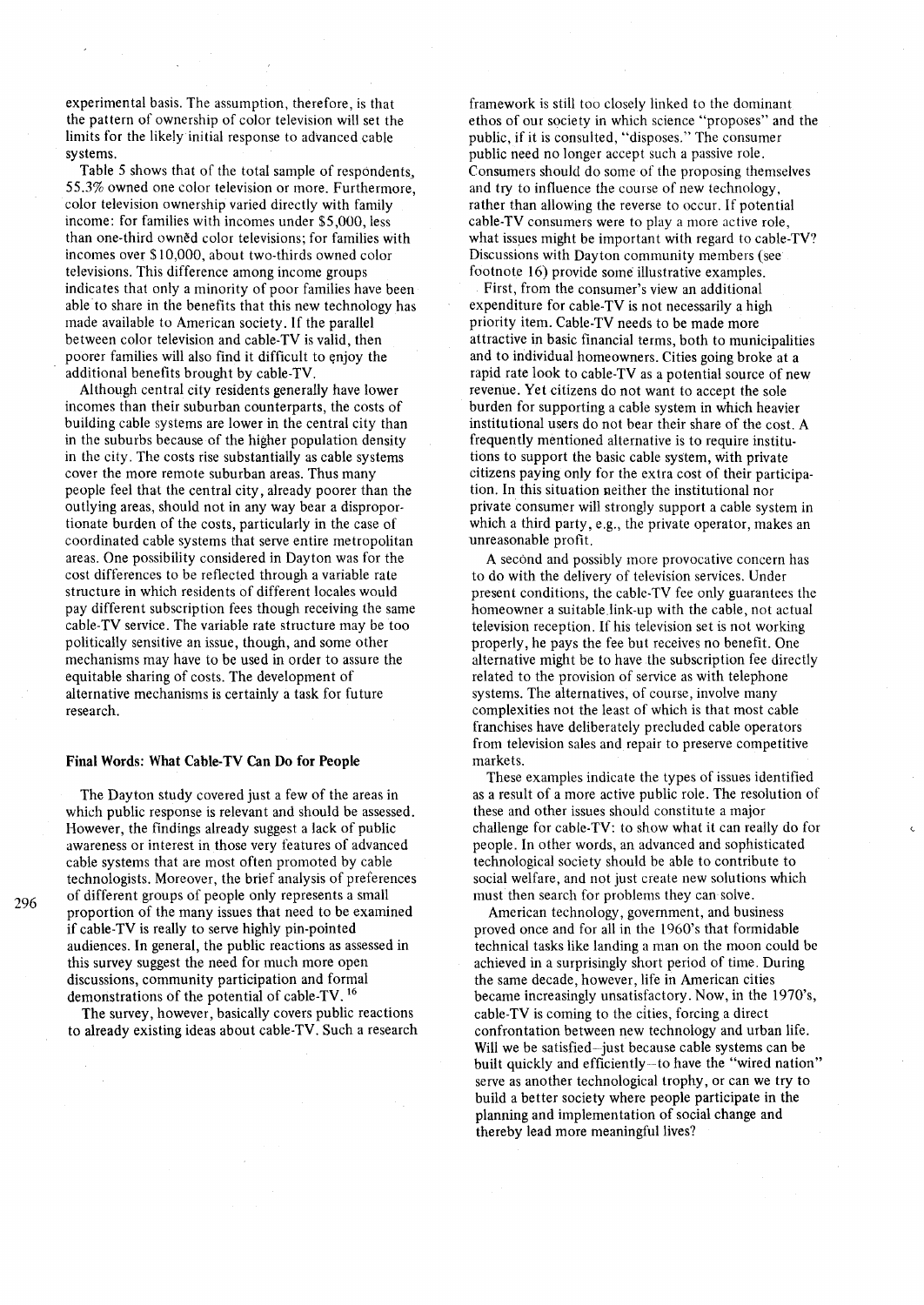I. *The New York Times,* p. 86 (Jan. 12, 1972).

2. L. L. Johnson, W. S. Baer, R. Bretz, D. Camph, N. E. Feldman, R. E. Park, and R. K. Yin, *Cable Communications in the Dayton Miami Valley: Basic Report* (Santa Monica: Rand Corp., Jan. 1972, R-943).

3. R. K. Yin, *Television and the Dayton-Area resident: The results of a public opinion survey,* in L. L. Johnson et al., *Cable Communications,* Chapter 6. Thanks again to Michael Lenrow and his staff at the Public Opinion Center (Dayton; Ohio) for conducting the survey.

4. *See Newsweek* survey that compared the results of a Gallup poll with the ratings from A. C. Nielsen (May 31, 1971).

5. R. M. Scammon and· Ben J. Wattenberg, *The Real Majority* p. 46 ( 1970).

6. Committee on Telecommunication, *Communications Technology for Urban Improvement* (Washington, D. C.: National Academy of Engineering, June 1971).

7. E. Leonard, A. Etzioni, H. A. Hornstein, P. Abrams, T. Stephens, and N. Tichy, *MINER VA: A participatory technology*  system, Bulletin of the Atomic Scientists 4 (Sept. 1971).

8., *See* K. K. Kalba, *Communicable medicine: Cable television and health services,* report prepared for the Sloan Commission on Cable Communications (Sept. 1971).

9. Whether program diversity in fact automatically increases as.a function of channel capacity is open to question. For example, previous studies have shown no correlation between program diversity and the number of stations operating in a market (see Herman W. Land Associates, *Television and the Wired City* pp. 32 ff., 118 ff. Washington, D. C. National Assoc. of Broadcasters, July 1968). The main.factor governing program diversity appears to be the marketing motivation of the television station: if the ultimate goal is to attract as large a segment of the audience as possible (as would be the case for maximizing advertising revenue), then it behooves the station to produce programs that are most *like* the programs being shown by other stations at the same hour. See M. Wexler and G. Levy, Women *on Television: Fairness and the 'Fair Sex'.* 2 Yale Review of Law and Social Action 66-67 (No. 1, 1971).

10. For a review of the possible public programs, *see* R. K. Yin, *Cable television and public interest programs,* chapter 5, in L. L. Johnson et al., *Cable Communications, Supra,* Note 2.

11. In addition, an open-ended question was asked to give respondents an opportunity to name other types of programs that might not have appeared on the list of fifteen. The results have not yet been analyzed, but no single type of program was mentioned consistently.

12. K. K. Kalba and R. L. Smith, *Cable television in Montreal,* · (report prepared for the Sloan Commission on *Cable Communications,* Feb. 1971.)

13. M. W. Karmin, *Blacks seeking control of big-city cable TV face uphill struggle,* The Wall Street Journal (Dec. 29, 1971).

14. One of the major issues may be the extent to which new cable-TV systems become metropolitan area-wide systems, as opposed to central city systems. Since blacks heavily populate the central city but not the suburbs, any regional system is likely to be dominated by whites. The issue, while new for cable-TV, is of course only another version of an older debate. *See* F. Fox Piven and R. A. Cloward, *Black control of cities: Heading it off by metropolitan government,* The New Republic, Sept. 30, 1967, and Oct. 7, 1967.

15. For instance, *see* B. S. Greenberg and B. Dervin, *Use of the Mass Media by the Urban Poor* ( 1970).

16. Perhaps our Dayton study set a useful precedent on this score. Besides the survey, private citizens were also organized into more than ten *ad hoc* committees representing various segments of the Dayton population: government, the arts, health and medical care, community development and so on. These committees met several times each with the cable-TV research team, being consulted as the study progressed, and not merely being presented with a final report at the end of the study. The result was an active and often demanding dialogue with many new ideas explored and incorporated into the final research.